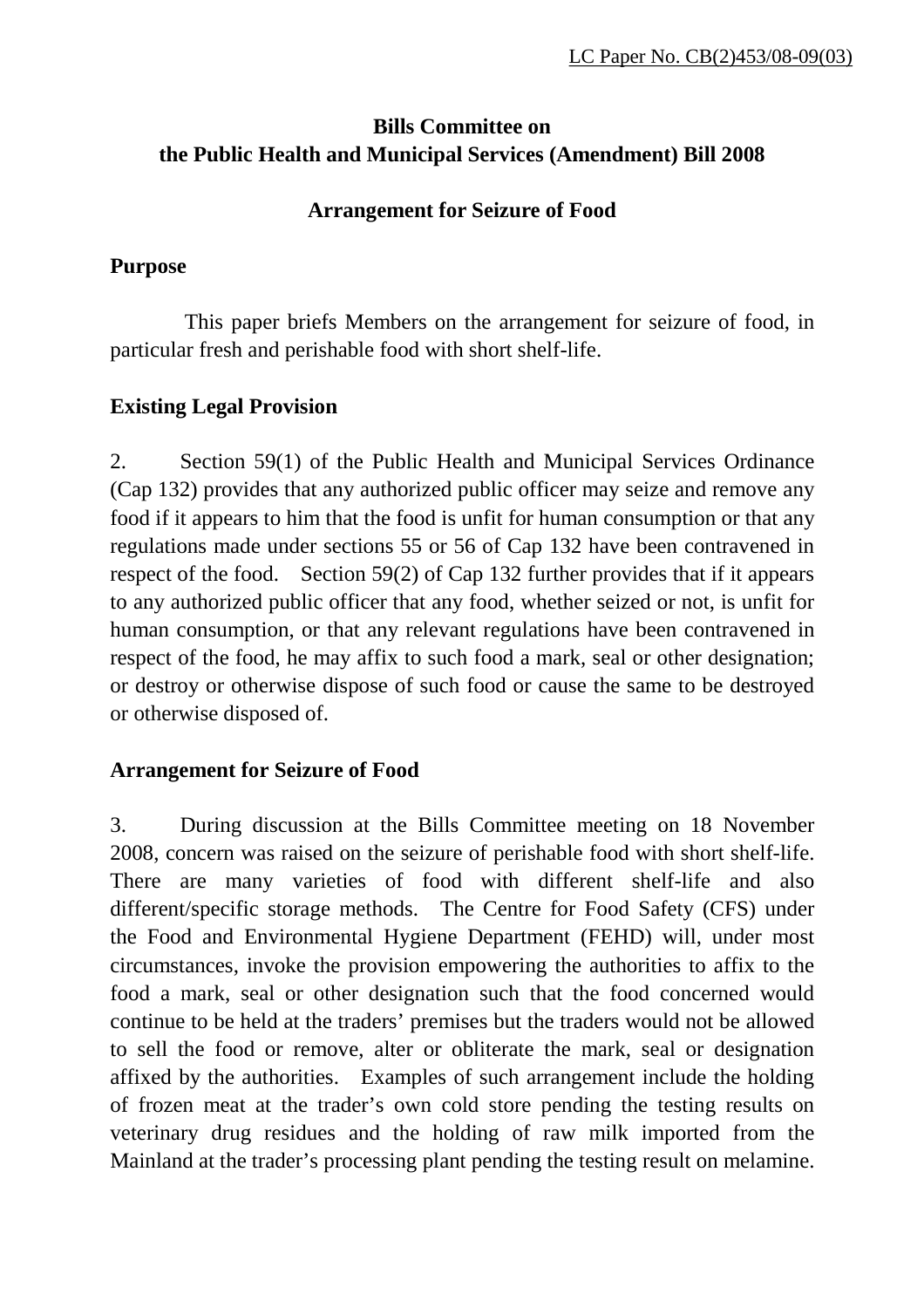Such arrangement would also facilitate the processing of food by the traders once the CFS decides to release the food to the traders. However, where the traders do not have the suitable storage facilities to hold the food products or if the traders refuse to cooperate with the authorities (which is uncommon), the CFS will need to invoke the power to seize the food. In such cases, the food products will be properly handled and stored by the CFS to ensure that they remain, as far as possible, as the same conditions at the time when they are seized.

#### **Release of Food that has been Seized or Affixed with a Mark**

4. If CFS subsequently has information to confirm that the food concerned is fit for human consumption, the food that has been seized will be released and returned to the traders. As for those food which has been affixed with a mark, seal or other designation (but not seized), the CFS will remove such mark, seal or designation.

5. As provided under section 59(5) of Cap 132, if any person considers himself aggrieved by the seizure and removal, or by the marking, sealing or otherwise designating, or by the destruction or other disposal, of any food, he may, within 72 hours, complain to the court and the court may confirm or disallow the act, either wholly or in part, and shall, in the case of any act disallowed, or disallowed in part, order the removal of such mark, seal or other designation or the restoration of the food seized and removed, either as to the whole or as to such part in respect of which the act was disallowed, or, if the food in question has been destroyed or otherwise disposed of, or is no longer fit for human consumption, or is depreciated in value at the time of making such order by reason of such act, order the Authority, to pay by way of compensation such sum of money, not exceeding the market value of such food at the time of the doing of such act, as the court may, having regard to the circumstances of the case, consider just.

# **Seizure of Food under the Public Health and Municipal Services (Amendment) Bill 2008**

6. The new section 78B of the Public Health and Municipal Services (Amendment) Bill 2008 provides that the Director of Food and Environmental Hygiene (DFEH) may make an order (section 78B order) to prohibit the import